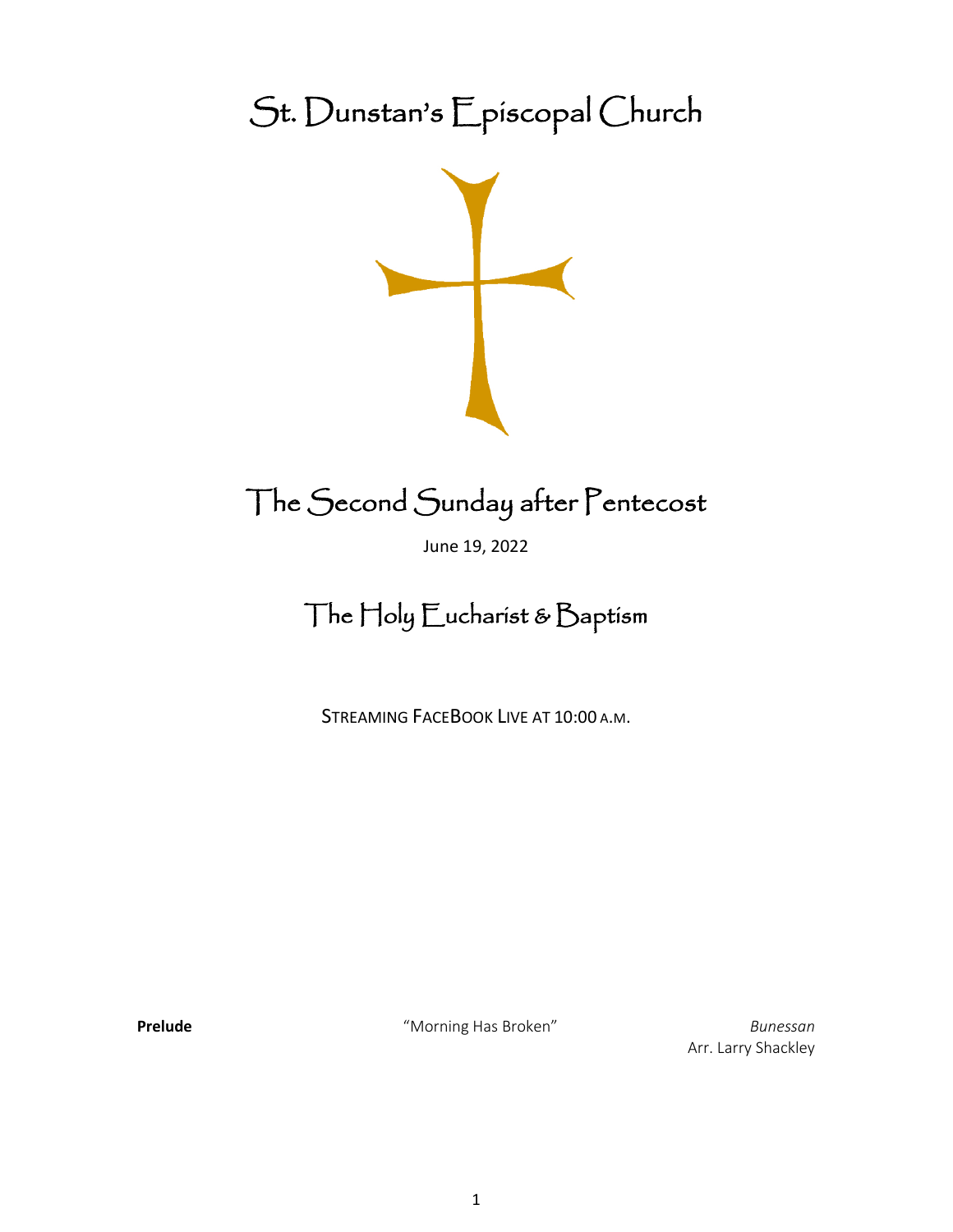

The Word of God

#### **Opening Acclamation**

*Celebrant* Alleluia! Christ is risen! *People The Lord is risen indeed! Alleluia!*

#### **Collect for Purity** *said by the Celebrant*

Almighty God, to you all hearts are open, all desires known, and from you no secrets are hid: Cleanse the thoughts of our hearts by the inspiration of your Holy Spirit, that we may perfectly love you, and worthily magnify your holy Name; through Christ our Lord. *Amen.*

**Song of Praise** S 278 Glory to God **Gloria** in excelsis **Song of Praise** William Mathias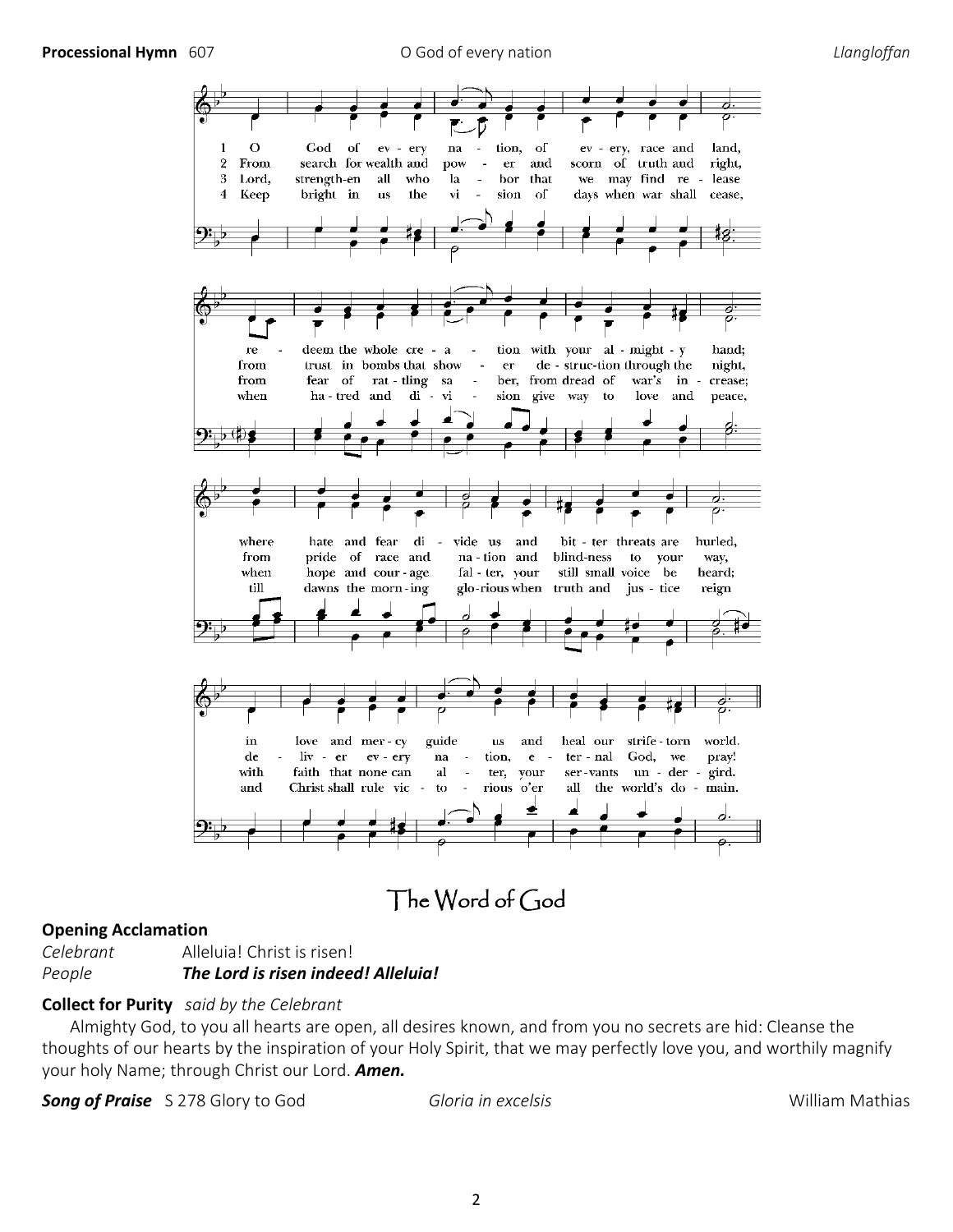*Celebrant* The Lord be with you. *People And also with you. Celebrant* Let us pray.

#### **The Collect** *said by all*

O Lord, make us have perpetual love and reverence for your holy Name, for you never fail to help and govern those whom you have set upon the sure foundation of your loving-kindess; through Jesus Christ our Lord, who lives and reigns with you and the Holy Spirit, one God, for ever and ever. Amen.

#### **The First Lesson Isaiah 65:1-9**

I was ready to be sought out by those who did not ask, to be found by those who did not seek me. I said, "Here I am, here I am," to a nation that did not call on my name. I held out my hands all day long to a rebellious people, who walk in a way that is not good, following their own devices; a people who provoke me to my face continually, sacrificing in gardens and offering incense on bricks; who sit inside tombs, and spend the night in secret places; who eat swine's flesh, with broth of abominable things in their vessels; who say, "Keep to yourself, do not come near me, for I am too holy for you." These are a smoke in my nostrils, a fire that burns all day long. See, it is written before me: I will not keep silent, but I will repay; I will indeed repay into their laps their iniquities and their ancestors' iniquities together, says the Lord; because they offered incense on the mountains and reviled me on the hills, I will measure into their laps full payment for their actions. Thus says the Lord: As the wine is found in the cluster, and they say, "Do not destroy it, for there is a blessing in it," so I will do for my servants' sake, and not destroy them all. I will bring forth descendants from Jacob, and from Judah inheritors of my mountains; my chosen shall inherit it, and my servants shall settle there.

| Lector<br>People         | The Word of the Lord.<br>Thanks be to God.                                                                                                         |               |
|--------------------------|----------------------------------------------------------------------------------------------------------------------------------------------------|---------------|
| Psalm Quemadmodum        | As the deer longs for the water-brooks, *<br>so longs my soul for you, O God.                                                                      | Psalm 42:1-10 |
|                          | My soul is athirst for God, athirst for the living God; *<br>when shall I come to appear before the presence of God?                               |               |
|                          | My tears have been my food day and night, *<br>while all day long they say to me,<br>"Where now is your God?"                                      |               |
| house of God,            | I pour out my soul when I think on these things: *<br>how I went with the multitude and led them into the                                          |               |
|                          | With the voice of praise and thanksgiving, *<br>among those who keep holy-day.                                                                     |               |
|                          | Why are you so full of heaviness, O my soul? *<br>and why are you so disquieted within me?                                                         |               |
| Put your trust in God; * | for I will yet give thanks to him,<br>who is the help of my countenance, and my God.                                                               |               |
|                          | My soul is heavy within me; *<br>therefore I will remember you from the land of Jordan,<br>and from the peak of Mizar among the heights of Hermon. |               |
|                          | One deep calls to another in the noise of your cataracts; *<br>all your rapids and floods have gone over me.                                       |               |
|                          | The Lord grants his loving-kindness in the daytime; *<br>in the night season his song is with me,<br>a prayer to the God of my life.               |               |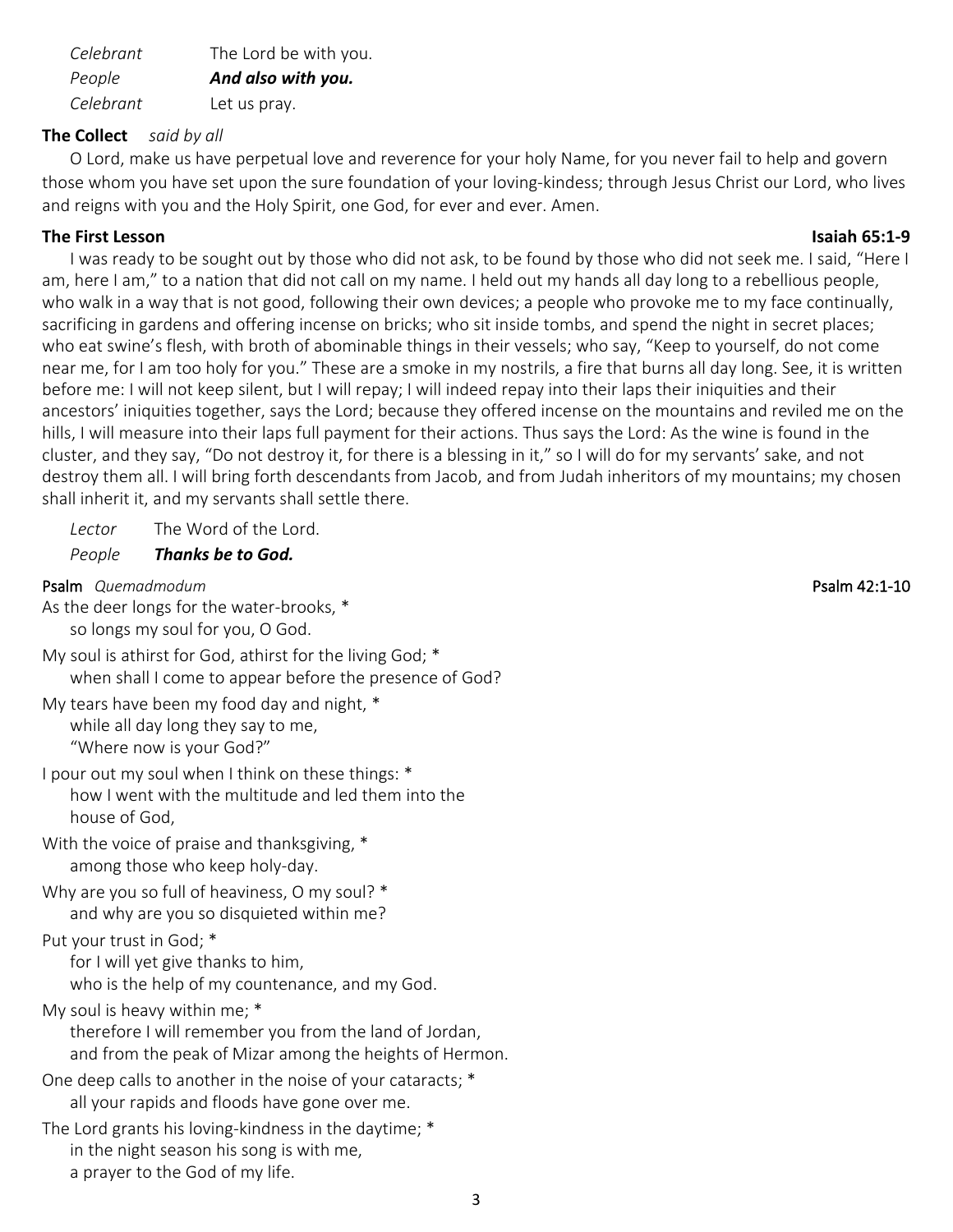#### **The Second Lesson Galatians 3:23-29**

Now before faith came, we were imprisoned and guarded under the law until faith would be revealed. Therefore the law was our disciplinarian until Christ came, so that we might be justified by faith. But now that faith has come, we are no longer subject to a disciplinarian, for in Christ Jesus you are all children of God through faith. As many of you as were baptized into Christ have clothed yourselves with Christ. There is no longer Jew or Greek, there is no longer slave or free, there is no longer male and female; for all of you are one in Christ Jesus. And if you belong to Christ, then you are Abraham's offspring, heirs according to the promise.

*Lector* The Word of the Lord.

*People Thanks be to God.*

#### **Sequence Hymn** 529 **In Christ there is no East or West Interval and Ackee**

Unison or harmony ī.  $\mathbf{1}$ In Christ East West, there is in no ∩٣  $\overline{2}$ Join hands, dis ci ples of the faith, what - $\overline{\mathbf{3}}$ In Christ both East now meet and West, in great him  $\mathbf{n}\mathbf{o}$ South or North, but fel low one e'er vour race be! Who serves Fa  $\overline{a}$ ther may my him meet South North, all and Christ  $\mathbb{R}^2$ -ly souls. are ship of love through out the whole wide earth. his child **as** is sure Ιv kin  $10<sub>1</sub>$ me. whole one in him, through  $\ddot{\phantom{a}}$ out the wide earth. Ø

*Priest* The Holy Gospel of our Lord Jesus Christ according to Luke.

### *People Glory to you, Lord Christ.*

Jesus and his disciples arrived at the country of the Gerasenes, which is opposite Galilee. As Jesus stepped out on land, a man of the city who had demons met him. For a long time he had worn no clothes, and he did not live in a house but in the tombs. When he saw Jesus, he fell down before him and shouted at the top of his voice, "What have you to do with me, Jesus, Son of the Most High God? I beg you, do not torment me"—for Jesus had commanded the unclean spirit to come out of the man. (For many times it had seized him; he was kept under guard and bound with chains and shackles, but he would break the bonds and be driven by the demon into the wilds.) Jesus then asked him, "What is your name?" He said, "Legion"; for many demons had entered him. They begged him not to order them to go back into the abyss. Now there on the hillside a large herd of swine was feeding; and the demons begged Jesus to let them enter these. So he gave them permission. Then the demons came out of the man and entered the swine, and the herd rushed down the steep bank into the lake and was drowned. When the swineherds saw what had happened, they ran off and told it in the city and in the country. Then people came out to see what had happened, and when they came to Jesus, they found the man from whom the demons had gone

**The Gospel Luke 8:26-39**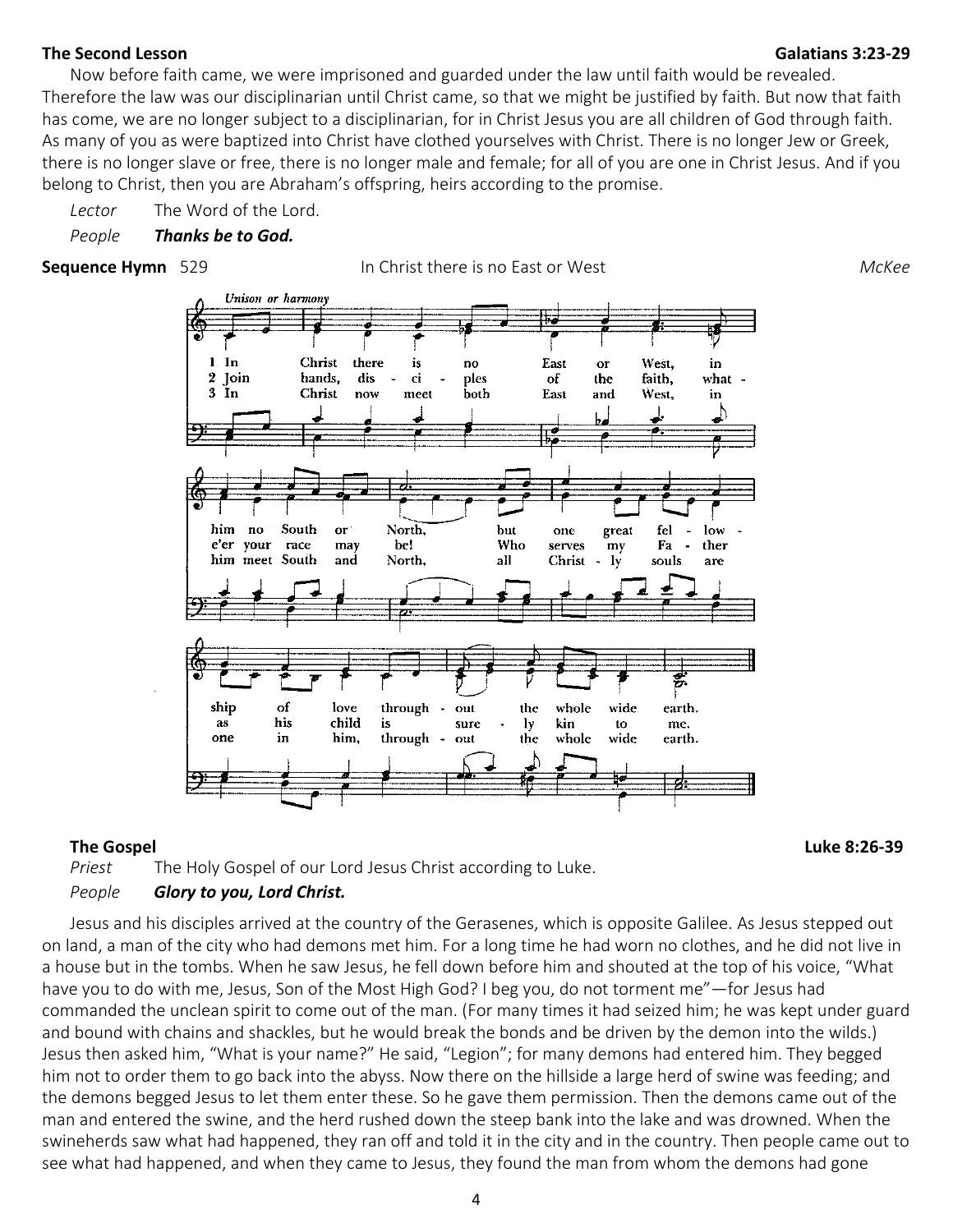sitting at the feet of Jesus, clothed and in his right mind. And they were afraid. Those who had seen it told them how the one who had been possessed by demons had been healed. Then all the people of the surrounding country of the Gerasenes asked Jesus to leave them; for they were seized with great fear. So he got into the boat and returned. The man from whom the demons had gone begged that he might be with him; but Jesus sent him away, saying, "Return to your home, and declare how much God has done for you." So he went away, proclaiming throughout the city how much Jesus had done for him.

*Priest* The Gospel of the Lord. *People Praise to you, Lord Christ.*

#### **Sermon Dr. Luis Ottley**



## **HOLY BAPTISM**

**Presentation and Examination of the Candidate, Violet, daughter of Katy and Alexander Pierre.**

*Celebrant* The Candidate for Holy Baptism will now be presented. *Parents & Godparents I present Violet to receive the Sacrament of Baptism.*

*Then the Celebrant asks the following questions of the parents and godparents.*

*n* Do you renounce Satan and all the spiritual forces of wickedness that rebel against God?

| Answer   | <i>I renounce them.</i>                                                                       |
|----------|-----------------------------------------------------------------------------------------------|
| Question | Do you renounce the evil powers of this world which corrupt and destroy the creatures of God? |
| Answer   | <i>I renounce them.</i>                                                                       |
| Question | Do you renounce all sinful desires that draw you from the love of God?                        |
| Answer   | I renounce them.                                                                              |
| Question | Do you turn to Jesus Christ and accept him as your Savior?                                    |
| Answer   | ' do.                                                                                         |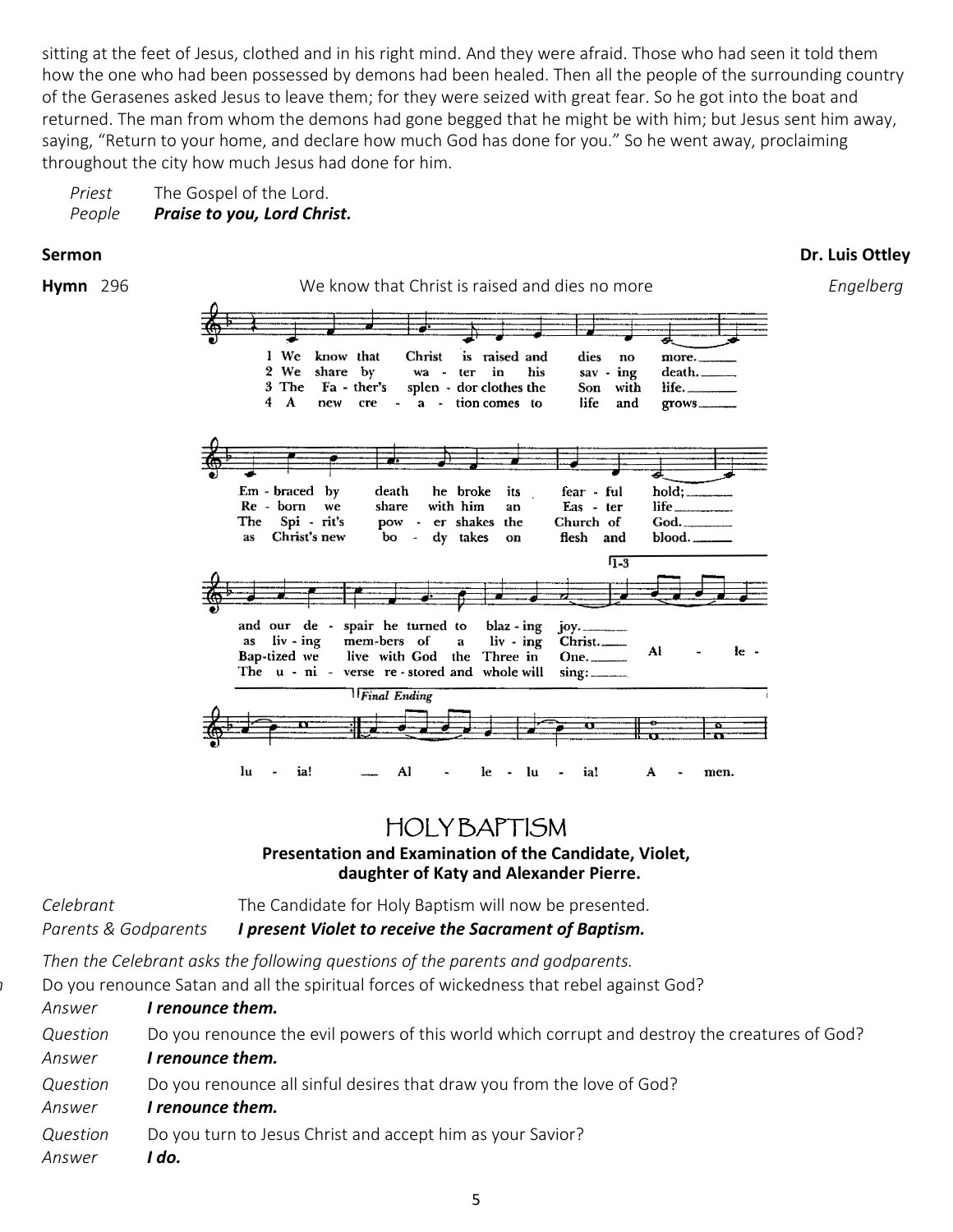| Question<br>Answer  | Do you put your whole trust in his grace and love?<br>I do.                                                                                   |
|---------------------|-----------------------------------------------------------------------------------------------------------------------------------------------|
| Question<br>Answer  | Do you promise to follow and obey him as your Lord?<br>I do.                                                                                  |
|                     | The Celebrant then says to the congregation,<br>Will you who witness these vows do all in your power to support Violet in her life in Christ? |
| People              | We will.                                                                                                                                      |
| Celebrant           | Let us now renew our own baptismal covenant.                                                                                                  |
|                     | <b>The Baptismal Covenant</b>                                                                                                                 |
| Celebrant           | Do you believe in God the Father?                                                                                                             |
| People              | I believe in God, the Father almighty, creator of heaven and earth.                                                                           |
| Celebrant           | Do you believe in Jesus Christ, the Son of God?                                                                                               |
| People              | I believe in Jesus Christ, his only Son, our Lord.                                                                                            |
|                     | He was conceived by the power of the Holy Spirit and<br>born of the Virgin Mary.                                                              |
|                     | He suffered under Pontius Pilate, was crucified, died, and<br>was buried.                                                                     |
|                     | He descended to the dead. On the third day he rose again.                                                                                     |
|                     | He ascended into heaven, and is seated at the right hand<br>of the Father.                                                                    |
|                     | He will come again to judge the living and the dead.                                                                                          |
| Celebrant           | Do you believe in God the Holy Spirit?                                                                                                        |
| People              | I believe in the Holy Spirit, the holy catholic Church,                                                                                       |
|                     | the communion of saints, the forgiveness of sins, the                                                                                         |
|                     | resurrection of the body, and the life everlasting.                                                                                           |
| Celebrant           | Will you continue in the apostles' teaching and fellowship, in the breaking of bread, and in the<br>prayers?                                  |
| People              | I will, with God's help.                                                                                                                      |
| Celebrant           | Will you persevere in resisting evil, and, whenever you fall into sin, repent and return to the Lord?                                         |
| People              | I will, with God's help.                                                                                                                      |
| Celebrant<br>People | Will you proclaim by word and example the Good News of God in Christ?<br>I will, with God's help.                                             |
| Celebrant<br>People | Will you seek and serve Christ in all persons, loving your neighbor as yourself?<br>I will, with God's help.                                  |
| Celebrant<br>People | Will you strive for justice and peace among all people, and respect the dignity of every human being?<br>I will, with God's help.             |
|                     |                                                                                                                                               |

### **Prayers for the Candidates**

*The Celebrant then says to the congregation,* Let us now pray for this child who is to receive the Sacrament of new birth.

*A Person appointed leads the following petitions,*

*Leader* Deliver Violet, O Lord, from the way of sin and death.

- *People Lord, hear our prayer*
- Leader Open her heart to your grace and truth.
- *People Lord, hear our prayer*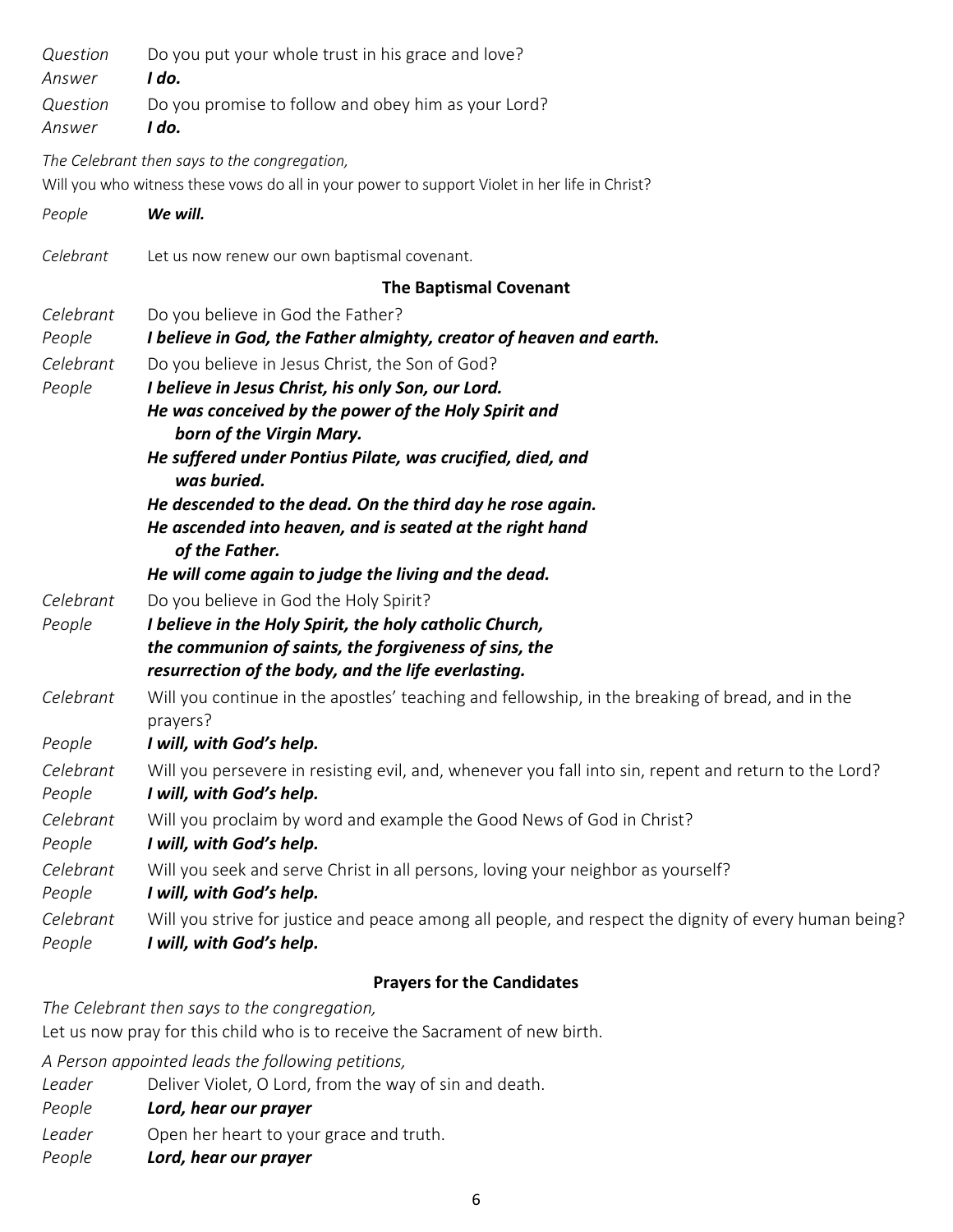| Leader | Fill her with your holy and life-giving Spirit.          |
|--------|----------------------------------------------------------|
| People | Lord, hear our prayer                                    |
| Leader | Keep her in the faith and communion of your holy Church. |
| People | Lord, hear our prayer                                    |
| Leader | Teach her to love others in the power of the Spirit.     |
| People | Lord, hear our prayer                                    |
| Leader | Send her into the world in witness to your love.         |
| People | Lord, hear our prayer                                    |
| Leader | Bring her to the fullness of your peace and glory.       |
| People | Lord, hear our prayer                                    |

#### *The Celebrant says,*

Grant, O Lord, that all who are baptized into the death of Jesus Christ your Son may live in the power of his resurrection and look for him to come again in glory; who lives and reigns now and for ever. *Amen.*

### **Thanksgiving over the Water**

*The Celebrant blesses the water, first saying*

The Lord be with you.

*People And also with you.*

*Celebrant* Let us give thanks to the Lord our God.

### *People It is right to give God thanks and praise.*

### *Celebrant*

We thank you, Almighty God, for the gift of water. Over it the Holy Spirit moved in the beginning of creation. Through it you led the children of Israel out of their bondage in Egypt into the land of promise. In it your Son Jesus received the baptism of John and was anointed by the Holy Spirit as the Messiah, the Christ, to lead us, through his death and resurrection, from the bondage of sin into everlasting life.

We thank you, Father, for the water of Baptism. In it we are buried with Christ in his death. By it we share in his resurrection. Through it we are reborn by the Holy Spirit. Therefore in joyful obedience to your Son, we bring into his fellowship those who come to him in faith, baptizing them in the Name of the Father, and of the Son, and of the Holy Spirit.

### *At the following words, the Celebrant touches the water*

Now sanctify this water, we pray you, by the power of your Holy Spirit, that those who here are cleansed from sin and born again may continue for ever in the risen life of Jesus Christ our Savior.

To him, to you, and to the Holy Spirit, be all honor and glory, now and for ever. *Amen*.

### **The Baptism**

Violet, I baptize you in the Name of the Father, and of the Son, and of the Holy Spirit. *Amen.*

Violet, you are sealed by the Holy Spirit in Baptism and marked as Christ's own for ever. *Amen.*

### Let us pray.

Heavenly God, we thank you that by water and the Holy Spirit you have bestowed upon this your servant the forgiveness of sin, and have raised her to the new life of grace. Sustain her, O Lord, in your Holy Spirit. Give her an inquiring and discerning heart, the courage to will and to persevere, a spirit to know and to love you, and the gift of joy and wonder in all your works.

#### *Amen.*

Let us welcome the newly baptized.

### *Celebrant and People*

We receive you into the household of God. Confess the faith of Christ crucified, proclaim his resurrection, and share with us in his eternal priesthood.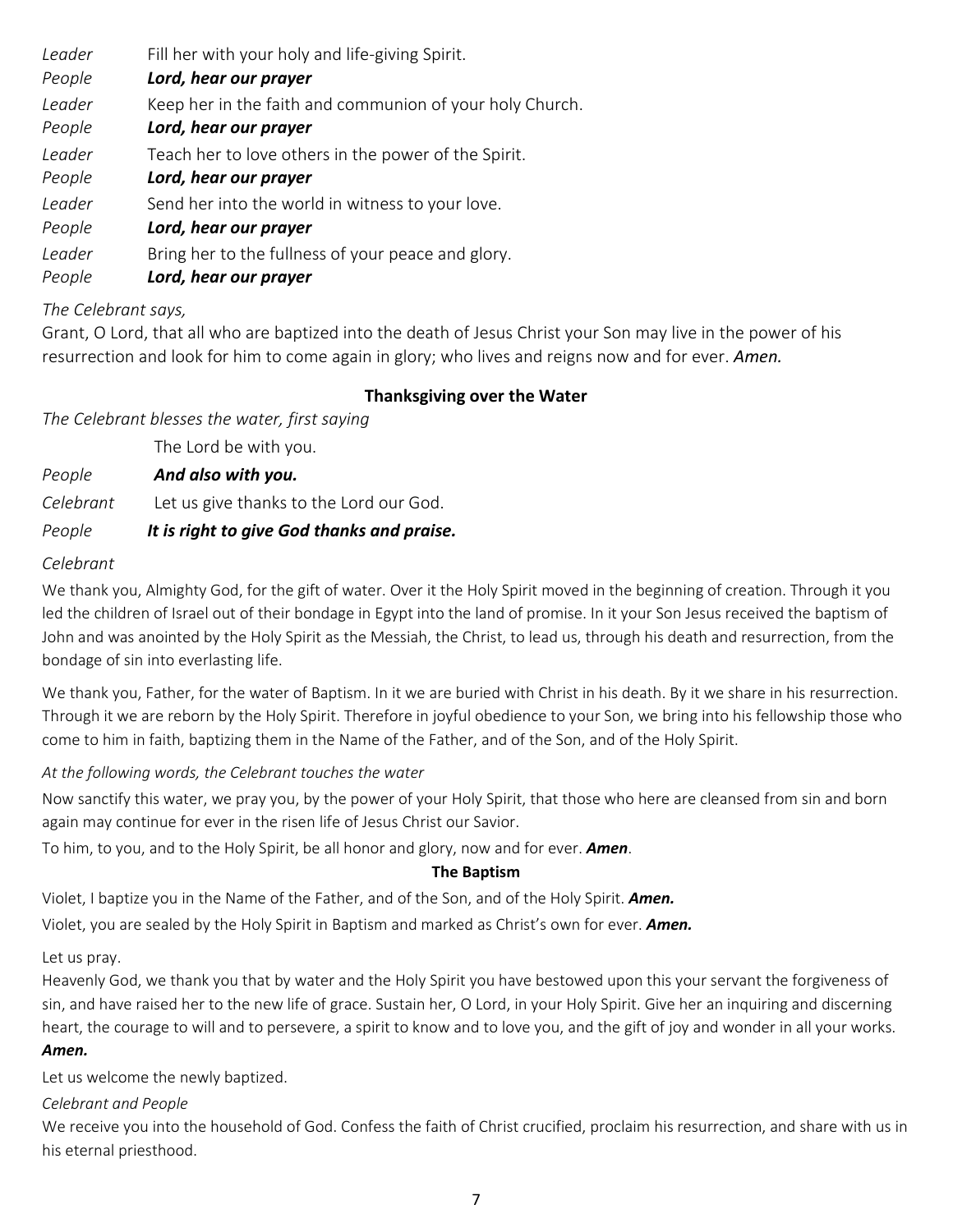#### The Peace

*Celebrant* The peace of the Lord be always with you.

*People And also with you*.

#### **Announcements**

# The Holy Communion

**Offertory Anthem** The Martin Number of the Martin Number of the Martin Number of the Martin Number of Martin Number of the Martin Number of the Martin Number of the Martin Number of the Martin Number of the Martin Number

Joseph Henry Monti, soloist

As the deer pants for the water, so my soul longs after you. You alone are my heart's desire and I long to worship thee.

You alone are my strength, my shield, to you alone may my spirit yield.

You alone are my heart's desire and I long to worship you.

I want you more than gold or silver, only you can satisfy.

You alone are the real joy giver, and the apple of my eye.

You're my friend and you are my brother, even though you are a king. I love you more than any other, so much more than anything.

**Hymn** 408 Sing praise to God who reigns above *Mit Freuden zart*



#### The Great Thanksgiving (Eucharistic Prayer A)

| Celebrant           | The Lord be with you.                             |
|---------------------|---------------------------------------------------|
| People              | And also with you.                                |
| Celebrant<br>People | Lift up your hearts.<br>We lift them to the Lord. |
| Celebrant           | Let us give thanks to the Lord our God.           |
| People              | It is right to give God thanks and praise.        |

It is right, and a good and joyful thing, always and everywhere to give thanks to you, Father Almighty, Creator of heaven and earth because in Jesus Christ our Lord you have received us as your sons and daughters, made citizens of your kingdom, and given us the Holy Spirit to guide us into all truth.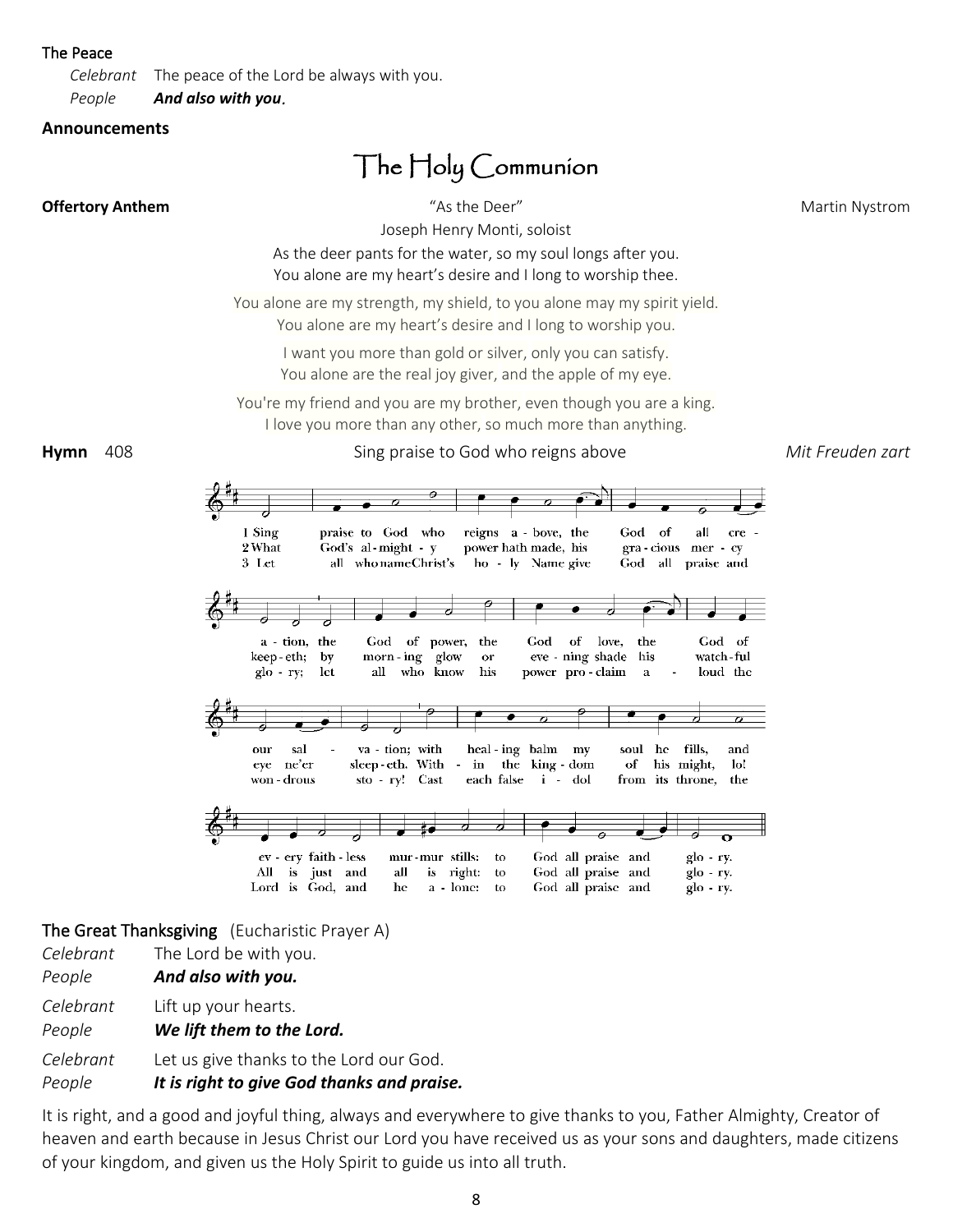Therefore we praise you, joining our voices with Angels and Archangels and with all the company of heaven, who for ever sing this hymn to proclaim the glory of your Name:



#### *The people stand or kneel.*

#### *Then the Celebrant continues*

Holy and gracious God: In your infinite love you made us for yourself; and, when we had fallen into sin and become subject to evil and death, you, in your mercy, sent Jesus Christ, your only and eternal Son, to share our human nature, to live and die as one of us, to reconcile us to you, the God and Father of all.

He stretched out his arms upon the cross, and offered himself, in obedience to your will, a perfect sacrifice for the whole world.

On the night he was handed over to suffering and death, our Lord Jesus Christ took bread; and when he had given thanks to you, he broke it, and gave it to his disciples, and said, "Take, eat: This is my Body, which is given for you. Do this for the remembrance of me."

After supper he took the cup of wine; and when he had given thanks, he gave it to them, and said, "Drink this, all of you; This is my Blood of the new Covenant, which is shed for you and for all for the forgiveness of sins. Whenever you drink it, do this for the remembrance of me."

Therefore we proclaim the mystery of faith:

### *Christ has died. Christ is risen. Christ will come again.*

#### *Celebrant continues*

We celebrate the memorial of our redemption, O God, in this sacrifice of praise and thanksgiving. Recalling his death, resurrection, and ascension, we offer you these gifts.

Sanctify them by your Holy Spirit to be for your people the Body and Blood of your Son, the holy food and drink of new and unending life in him, Sanctify us also that we may faithfully receive this holy Sacrament, and serve you in unity, constancy, and peace and at the last day bring us with all your saints into the joy of your eternal kingdom.

All this we ask through your Son Jesus Christ. By Him, and with him, and in him, in the unity of the Holy Spirit all honor and glory is yours, Almighty Father, now and for ever. *AMEN.*

As our Savior Christ has taught us, we now pray,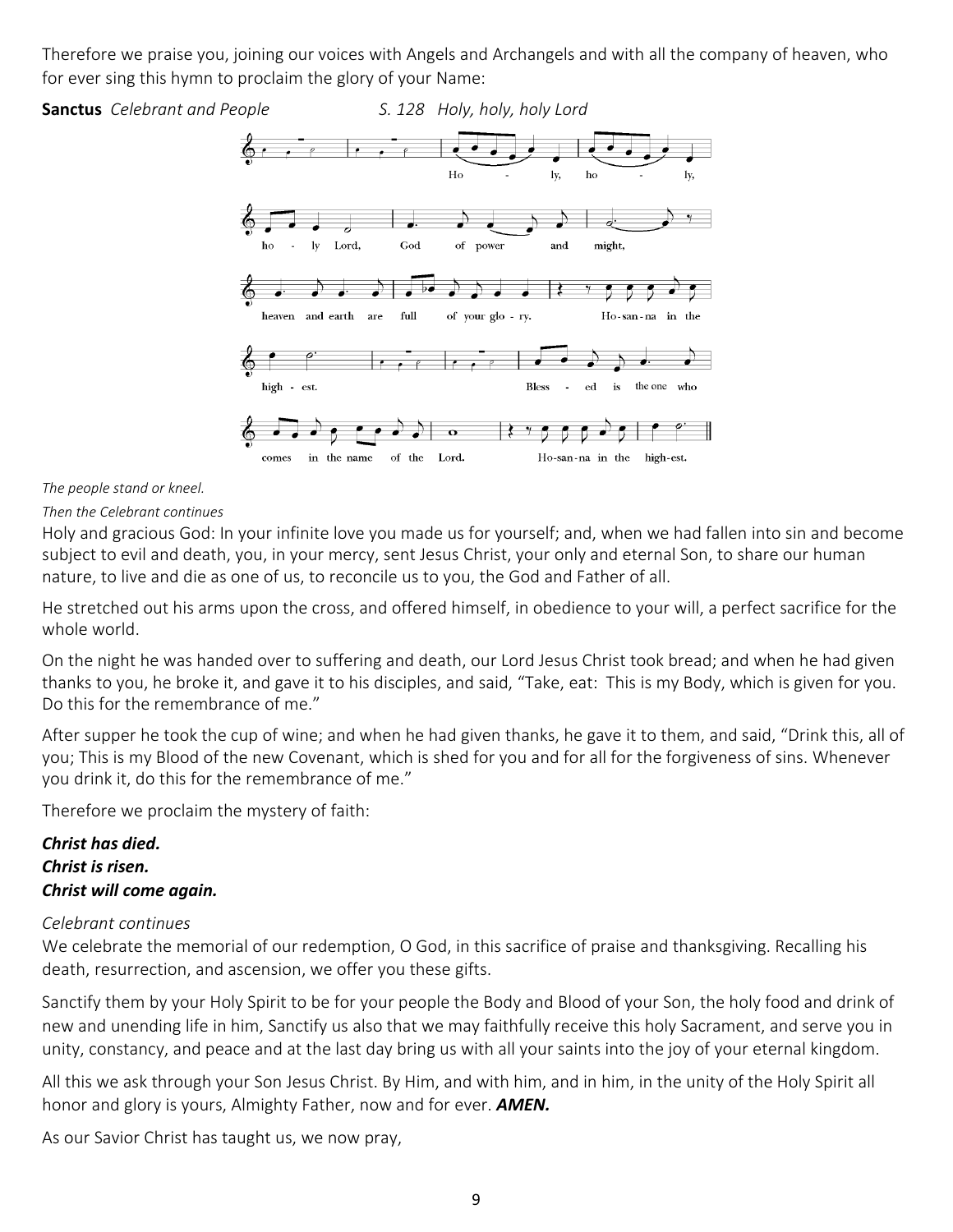#### **The Lord's Prayer**

Our Father in heaven, hallowed be your Name,

your kingdom come, your will be done, on earth as in heaven.

Give us today our daily bread.

Forgive us our sins, as we forgive those who sin against us.

Save us from the time of trial, and deliver us from evil.

For the kingdom, the power, and the glory are yours, now and forever. Amen.



**The Communion of the People** *All people are invited to receive Communion.*

The gifts of God for the people of God.

**Hymn at Communion** 658 As longs the deer for cooling streams *Martyrdom* 

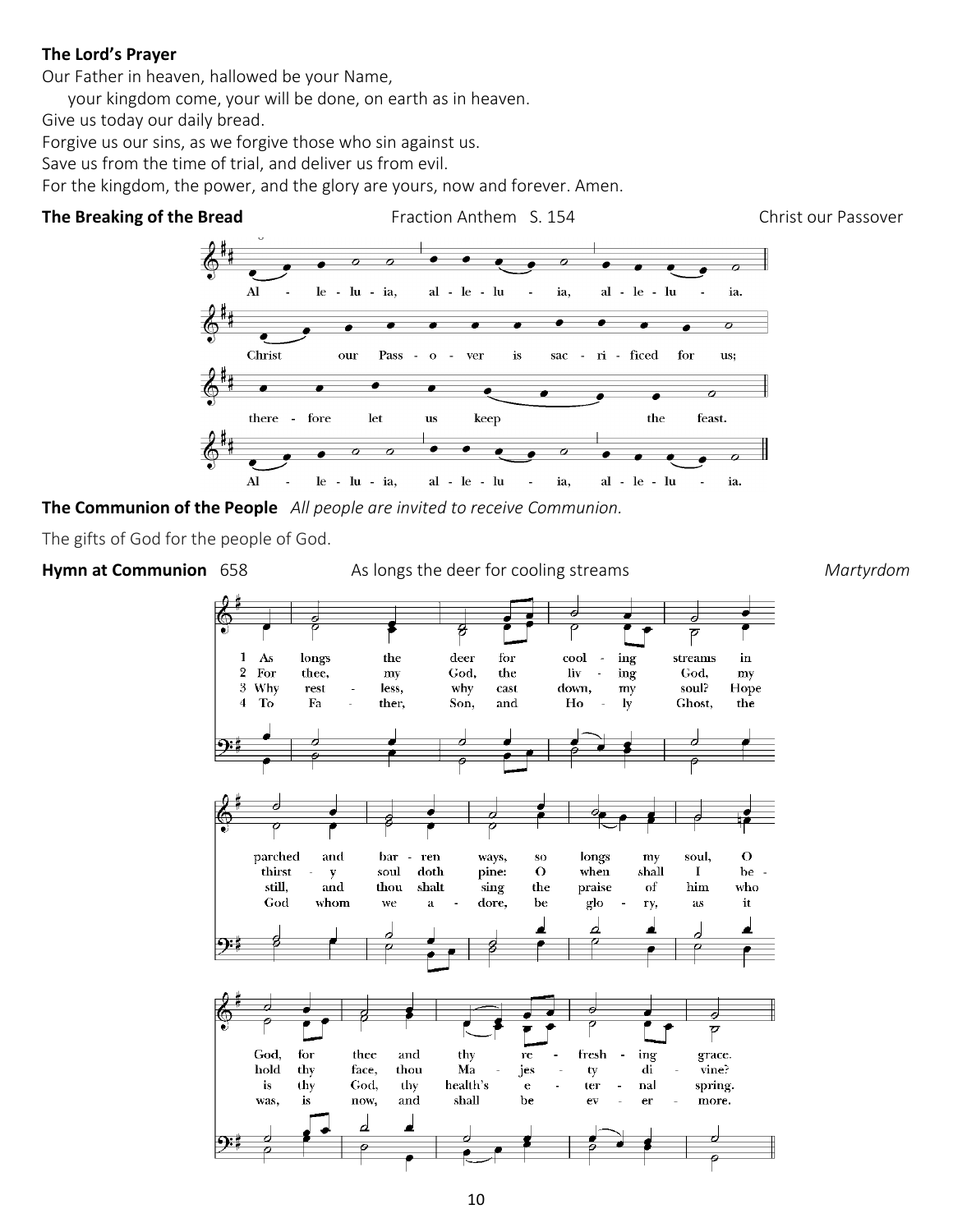#### **Prayer after Communion** *Celebrant and People*

O God, you made us in your image and redeemed us through Jesus your son: Look with compassion on the whole human family; take away the arrogance and hatred which infect our hearts; break down the walls that separate us; unite us in bonds of love; and work through our struggle and confusion to accomplish your purposes on earth; that in your good time, all nations, races, and creeds may serve you in harmony. Amen.

#### **Blessing**

#### **Dismissal**

*Response Thanks be to God!* 

| Recessional Hymn 599                                      | Lift every voice<br>On following page | Lift Every Voice |
|-----------------------------------------------------------|---------------------------------------|------------------|
| <b>Dismissal</b><br><b>Thanks be to God!</b><br>Response: |                                       |                  |
| Postlude                                                  | "Precious Lord, Take My Hand"         | Thomas A. Dorsey |
|                                                           |                                       |                  |

The altar flowers are in celebration of Violet May Pierre's baptism.

We welcome the Rt. Rev. James Ottley, father of our seminarian, Luis, as our guest celebrant today.

We welcome the Venerable Carole Maddux, archdeacon of the diocese, to baptize her granddaughter.

|                               | June 19 - Proper 7   | June 26 - Proper 8   | July 3 - Proper 9  |
|-------------------------------|----------------------|----------------------|--------------------|
| Vestry on Duty                | Lynn Hood            | Michele Smither      | Vivian Siggers     |
| Lay Reader 8:30               | Claudia Gimson       | Peg Maloney          | No Service         |
| $10:00$ a.m.                  | Lynn Hood            | Bob Longino          |                    |
| Lector 1st Lesson             | Marshall Kress       | Andrea P-Weerakoon   | Andrea P-Weerakoon |
| Lector 2 <sup>nd</sup> Lesson | Andrea P-Weerakoon   | Jon Throop           | Claudia Gimson     |
| Ushers                        | Wayne Hood           |                      | Gwen McAlpine &    |
|                               |                      |                      | Paul Zimmer        |
| Altar Guild                   | Marshall / Elizabeth | Priscilla / Elzabeth | Claudia / Rhea     |
| Flower Guild                  | Donna Thomas         | Michele Smither      | Nancy Dillon       |
| Coffee Hosts                  | Elizabeth Wong Mark  |                      |                    |
|                               | & Marshall Kress     |                      |                    |
| Videographer                  | Ralph Paulk          |                      |                    |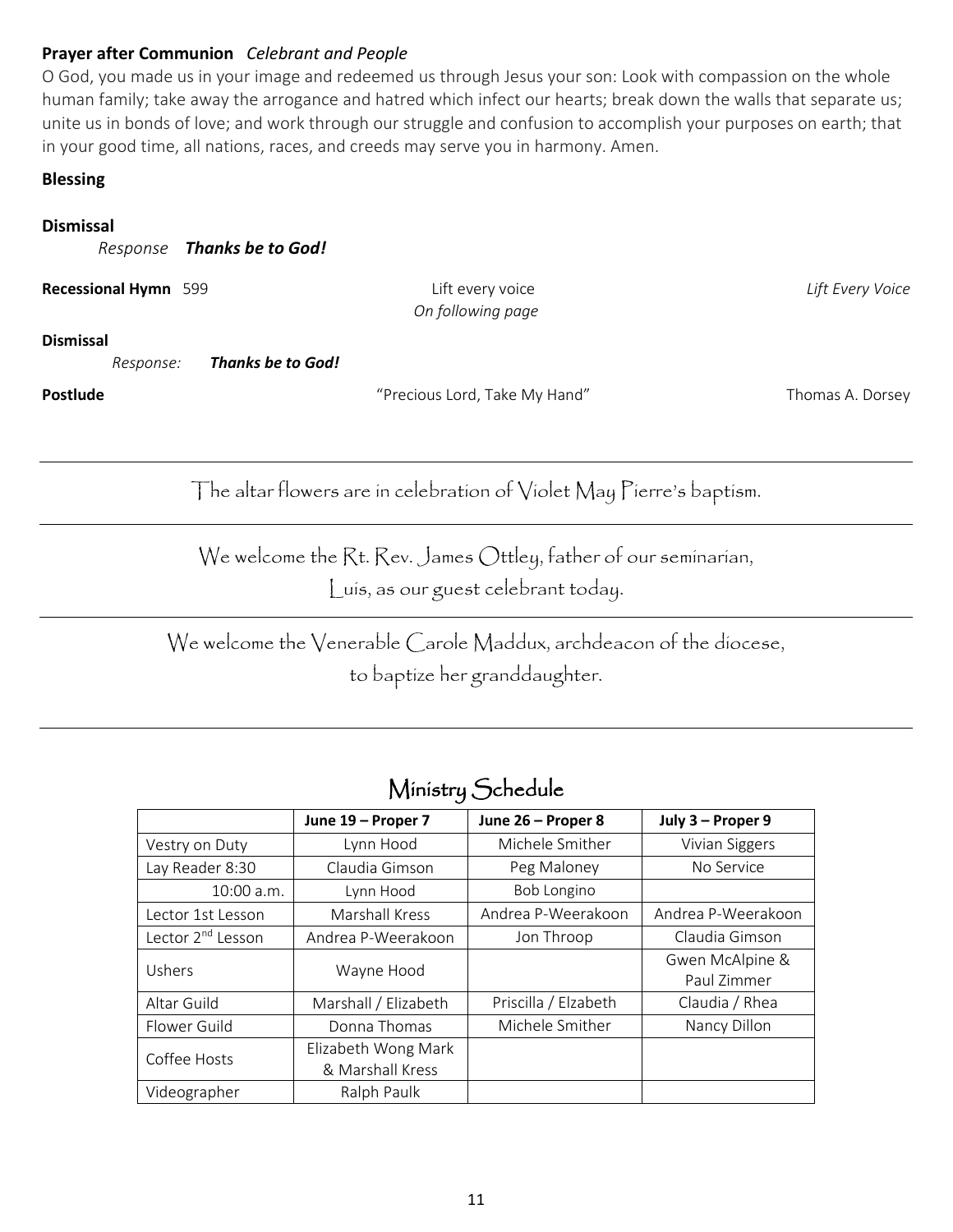